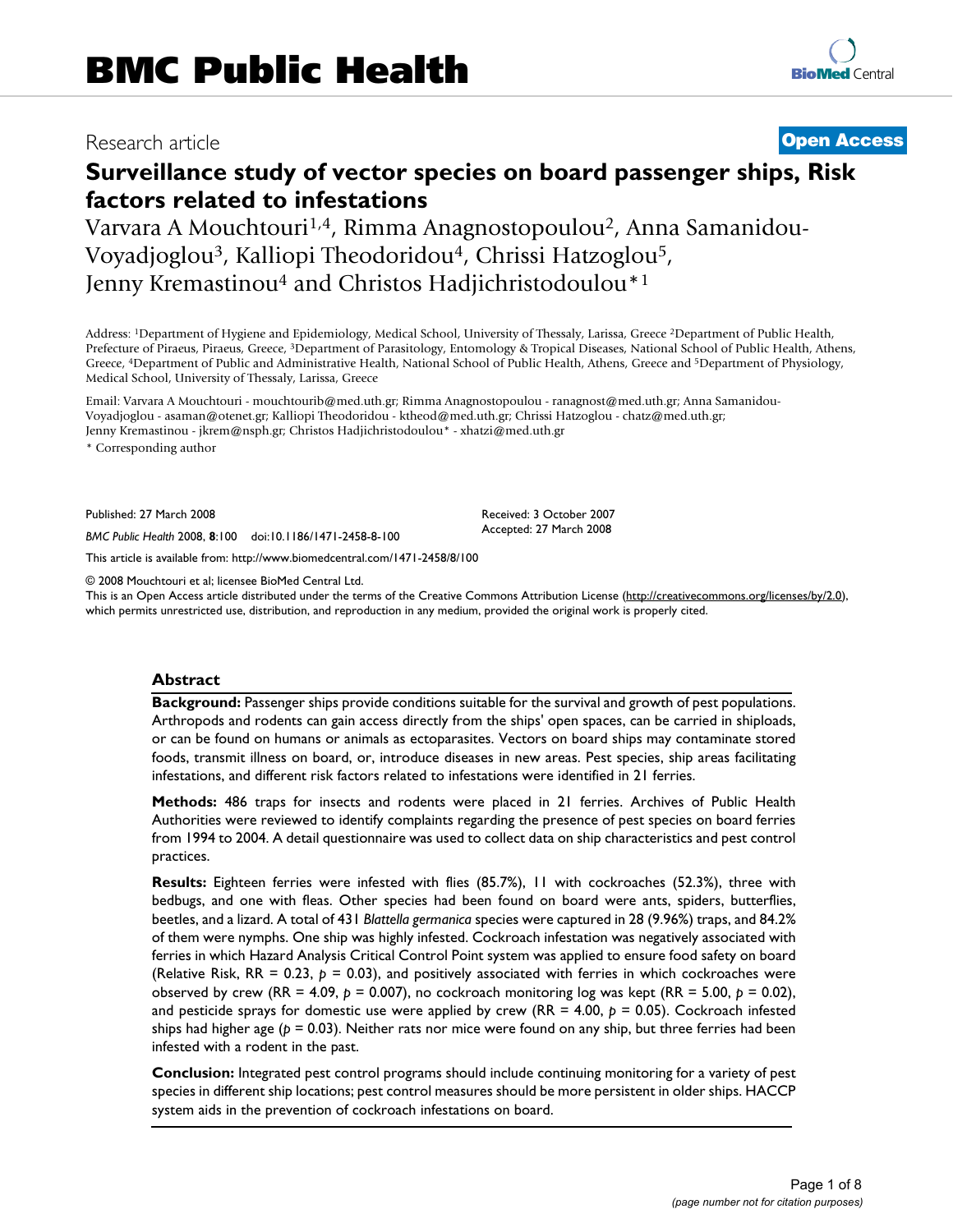# **Background**

Ships carry not only passengers and their luggage, vehicles and their loads, but may carry unwanted organisms such as flies, cockroaches, mosquitoes, fleas, and even other pests. These injurious organisms may enter a ship either directly from the ship's open spaces including ramps, portholes, or hawsers, they may be carried in food supplies, cargos, luggage, and vehicles, or may be carried on humans or animals as ectoparasites.

Vectors on board ships can cause harm in different ways. They may cause illness on board ships, and this may happen through the consumption of food containing human enteropathogens, mechanically transmitted by flies or cockroaches. Stored food products aboard ships may be damaged or contaminated by live or dead insects, faeces, odours, webbing or cast skins. Furthermore, vectors such as mosquitoes may be introduced, and established in areas in which they have not previously been found [1,2] and where vector borne diseases can spread. There are at least five reported cases of port malaria among people who had no recent travels or blood transfusions, but worked or lived close to harbours in Italy, France, Belgium and Israel [3-6]

Ferries serve as a means of transport on regular itineraries from one place to another and are becoming an increasingly popular form of travel in Greece. Among the EU ports, Piraeus registered an increase (+3.4%) of the number of passengers traveled in 2005 comparing with the previous year.{Amerini, 2007 312/id}. About 30 million passengers and 7 million vehicles are carried by ferries in Greece annually.

Ferries provide conditions suitable for the survival and growth of insect populations. Even though they are not the natural habitat conditions for many arthropod species, there are a variety of harborage areas and when sanitation measures are not adequately taken food sources are available for many synanthropic insects such as flies, cockroaches and ants. Inaccessible spaces including behind and below equipment, in voids and ducting, and even between bulkheads and deckheads, are difficult in treatment once infested. In addition, standing water at different areas of the ship open spaces like lifeboat covers, bilges, scuppers, awnings, gutters, and air treatment plants can hold insect larvae.

Closed living accommodation favour the spread of ectoparasites from one person to another. Historically, typhus fever was one of the diseases responsible for the high death rate among the crowded prison ships in the New York harbour during the American Revolution. Overcrowding, bad hygiene and lack of ventilation made a ship an ideal environment for typhus, which was passed on by lice [8]. In recent years, scabies outbreaks, a disease caused by mites, have been reported on board cruise ships (personal communication, EU SHIPSAN project Partnership, September 2007).

Various itineraries in ports of different countries, where no vector control measures are applied may increase the possibility of ship infestations. To our knowledge no studies exist on the examination of port itineraries in relation to ship infestation. Port areas are of high risk for infestations as, a large number of different types of ships arrive, load or unload cargoes originating from all over the world. In addition, great quantities of food are transferred and stored in storage areas of ports, while containers stacked in docks provide harbourage places for pests.

Although there are many published studies describing pest infestations of land-based establishments such as hospitals and restaurants [9-12], few data exist for the presence of arthropods and rodents on board passenger ships in resent years. The aim of this study was: a) to survey ferries for the presence of rodents and arthropods of public health importance, b) to identify ship locations which facilitate pest infestations, and c) to evaluate the implemented pest control programs.

#### **Methods** *Data collection*

A detailed standardized questionnaire was developed to record information about ship characteristics and pest control practices, which were used to evaluate risk factors possibly associated with pest infestations. In particular, the questionnaire included information on: 1) ship characteristics: ship name, ship type, owner, itinerary, net tonnage, gross tonnage, ship age, number of beds in cabins, and passengers and crewmember capacity, 2) details of the certificates: date and results of the deratting/exemption deratting certificate (International Health Regulations, 1969), date of the last disinsection, method and pesticides used, recent environmental health inspection results in the inspection report, certificate for the application of HACCP, and 3) other information collected by the designated crew members such as: whether pests have been seen or captured on board in the past; pesticides applied by crew members, their frequency, method and formulation; and requests for insect repellents and afterbite insect treatment medicines by passengers.

A standardized form was used to record the number, the species and the life cycle stage (egg, nymph, adult) of pests captured in the traps which were placed on board, the ship location that each trap was placed, and the unique code of each trap.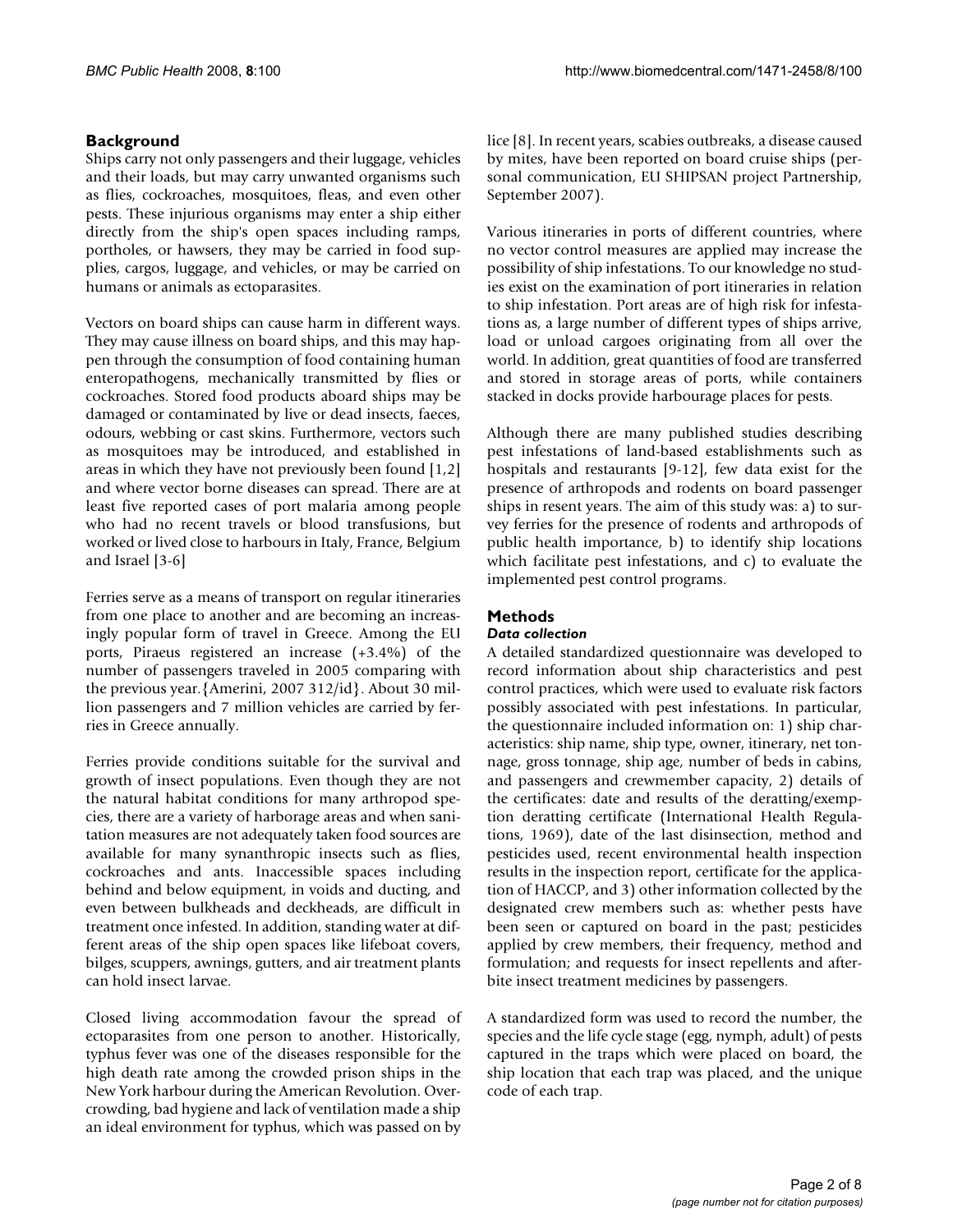In addition, the archives of the Piraeus Port Health Authority and the Department of Hygiene of the Ministry of Mercantile Marine were reviewed to identify complaints related to the presence of pests aboard ships from 1994 to 2004. Only complaints which were investigated and confirmed by the Public Health Officers were included in our study results.

# *Sampling*

The survey was conducted in 21 ferries. In order to survey ship locations for the presence of insects and rodents, two different types of traps were used: 1) the Lo-Line sticky glue trap ( $210 \times 100 \times 22$  mm), which was used with 13 mm diameter tablets lures containing both food attractant and a yeast-based mimic of the aggregation pheromone used by cockroaches to enhance attraction, and 2) the TRAPPER 24/7 MULTI CATCH MOUSE TRAP, which was used together with a TRAPPER LTD glue board to monitor for insects and mice.

A standard number of traps ranging from 10 to 20 were placed in specific locations of each ship (galleys, bars, food storage rooms, passenger storage rooms, engine room, garage etc). The number of the traps placed in each ship was proportional to the size of the ship and the number of public health importance areas on board (e.g. number of galleys, food storage rooms etc.). Traps were coded and remained aboard ships for 7 to 10 nights. Traps with captured cockroaches were immediately transferred to the laboratory. Cockroaches were kept at refrigerator temperature.

The identification of the species was conducted in the Department of Parasitology, Entomology & Tropical Diseases of the National School of Public Health in Athens.

All ships continued to operate on their regular voyage schedules during the study period.

# *Microbiological examination for* **Salmonella** *spp*

Trapped cockroaches were investigated for *Salmonella* spp. They were killed by freezing at 0°C for 24 h. Cockroaches from each coded trap were placed in sterile tube with sterile normal saline and then thoroughly shaken for 2 min. A fixed volume of this washing was inoculated on Buffered Peptone Water (OXOID, Basingstoke, UK) and incubated at  $37 \pm 1$ °C for 18 h, and then subcultured in Rappaport-Vassiliadis (OXOID, Basingstoke, UK) (1:100) at  $42^{\circ}$ C for 24 h. Simultaneously, 10  $\mu$ l of the solution were subcultured in Xylose lysine deoxycholate (XLD) agar and Brilliant Green agar at  $37 \pm 1^{\circ}$ C for 18 h. Colonies were cultured on Kligler agar.

The microbiological examination was conducted in the Department of Microbiology of the National School of Public Health in Athens.

# *Statistical analysis*

Data were analyzed with Epi-Info 2000 (CDC, Atlanta, GA, USA) and SPSS for Windows Release 11.0.1 software (SPSS Inc, Chicago, IL, USA) by the Mann-Whitney test for quantitative data, and by chi square test or Fisher exact test for qualitative data. The median and the interquartile range (IQR) were used to delineate the dispersion of quantitative data. Relative risk (RR) and 95% confidence interval (CI) were calculated to assess categorical risk variables associated with insect infestations.

# **Results**

# *Pest species*

Species trapped on board during the survey, or had been found by crew members according to the data obtained through the interviews, or according to the passengers complaints recorded in the authorities' archives were: flies, cockroaches, ants, spiders, butterflies, beetles, bedbugs, fleas, a lizard, and rodents (Table 1). The most common pests sighted by the crew members on board were flies were. Out of the total 21 ships, 18 (85.7%) were infested by flies. In 11 ferries (52.3%) cockroaches were captured in traps which were placed on board. Complaints by passengers for the presence of bedbugs were reported on three ships (14.3%) and public health officers captured insects in the lounge of one ship. Complaints by passengers were reported for the presence of fleas for one ship (4.8%).

# *Cockroaches*

About 52.3% (11/21) of the ferries had cockroach infestations. One ship was highly infested with 380 cockroaches; another 4 ships were infested with 6 to 13 cockroaches, while 6 ships had low infestation (less than 5 cockroaches).

A total of 431 cockroaches were collected from 11 ferries. A total of 298 traps were placed, and 17 traps were not found during the collection process. Cockroaches were captured in 28 (9.96%) traps out of the total 281 traps were collected. All cockroaches were *Blattella germanica* species, and 363 of the 431 (84.2%) were nymphs.

Infested locations included galleys, bars, pantries, food storage rooms, garbage, and dining rooms. The galleys were the most infested area of ships (in particular underneath refrigerators, Table 2).

*Salmonella* was not isolated from any cockroaches examined.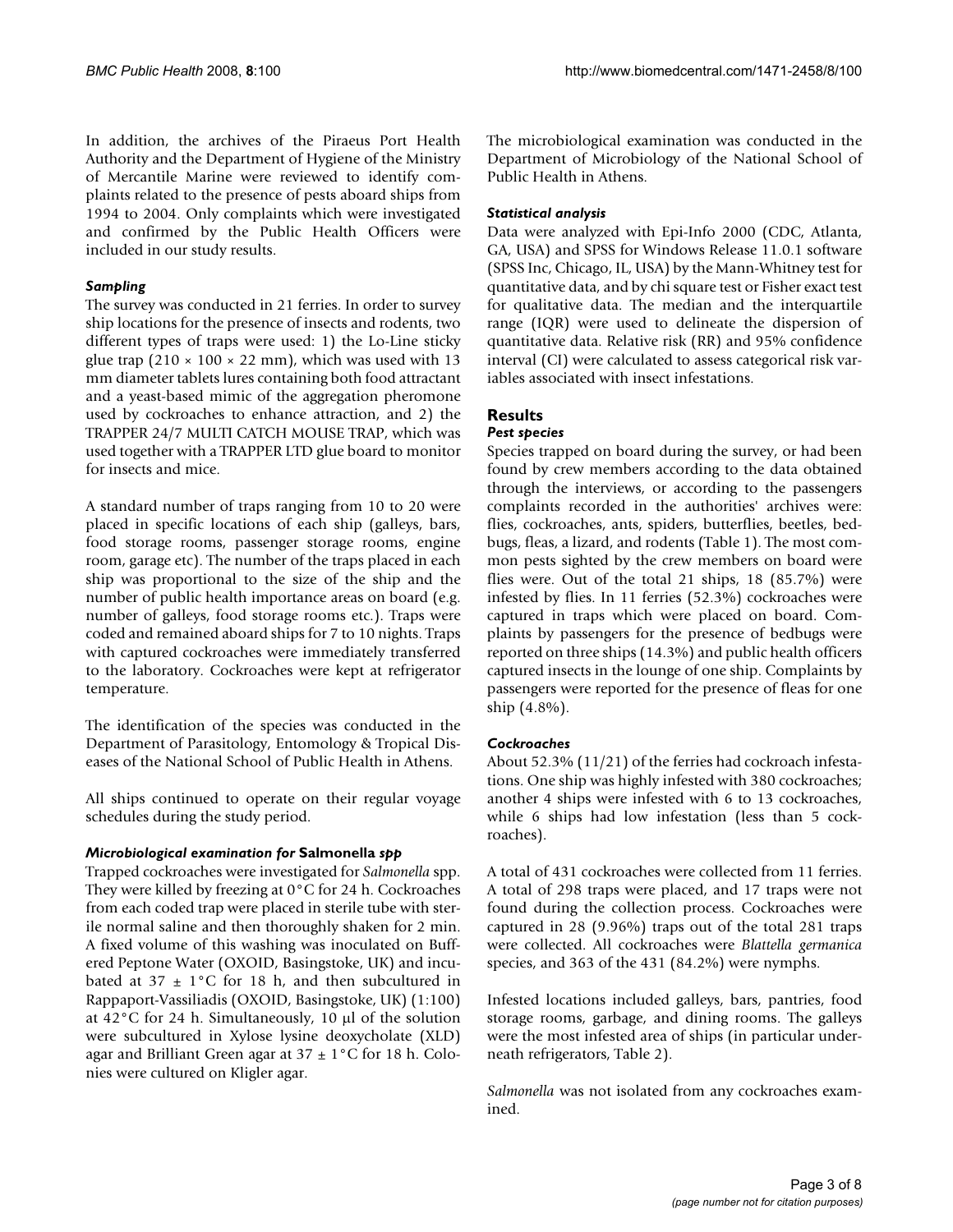| <b>Species</b>                              | Number of individuals Number of ships |    | Ship location                     | Source                                                     |
|---------------------------------------------|---------------------------------------|----|-----------------------------------|------------------------------------------------------------|
| Blattella germanica                         | 43 I                                  | н  | Galleys, dinning rooms, bars      | Trapped on board, complaints, crew<br>interview            |
| Drosophila spp.                             | 15                                    |    | Food storage rooms                | Trapped on board                                           |
| Musca domestica                             | Several                               | 18 | Galleys, dinning rooms, bars      | Crew interview                                             |
| Bedbugs <sup>1</sup>                        | Several                               |    | Lounge, cabin                     | Trapped on board <sup>2</sup> , complaints                 |
| Fleas                                       | Several                               |    | Cabin                             | Complaints                                                 |
| Ants <sup>1,3</sup>                         | 17                                    |    | Garage, food storage room         | Trapped on board                                           |
| Beetles (coleoptera) <sup>3</sup>           |                                       |    | Garage                            | Trapped on board                                           |
| Butterfly (lepidoptera) <sup>3</sup>        |                                       |    | Garage                            | Trapped on board                                           |
| Spiders <sup>3</sup>                        |                                       |    | Garage, luggage storage room      | Trapped on board                                           |
| Reptiles (Chalcides ocellatus) <sup>1</sup> |                                       |    | Cabin                             | Crew interview                                             |
| Mice or rats 1                              |                                       |    | Galley, <sup>4</sup> garage, deck | Crew interview, complaints, other<br>evidence <sup>4</sup> |

1These species were not sent to the laboratory for identification.

<sup>2</sup>Trapped on board by Public health officers in 2003.

3Captured in rat-traps

<sup>4</sup>A rat trap was placed in the galley of a ferry that mainly transferred tracks and merchandise

#### *Rats*

A total of 205 rat traps were placed, but neither rats nor mice were found on any ship. According to the data collected through the crew member interviews, in one particular ship a rat was found in the garage, while for another ship complaints over the presence of a rat were reported to the Public Health Authority by passengers. During the survey, a rat trap with bait not set by us was found in the galley of an old ferry mainly used to transfer merchants and tracks, allowing us to believe that rodents must have been sited. Although crew members denied the presence of rodent, this ship was considered as infested (Table 1).

#### *Pest control methods*

Two out of the 21 ships that participated in the survey were engaged on international voyages and proved to hold valid exemption deratting certificate as required under the International Health Regulations, 1969. Disinsection on all ships were conducted by qualified external companies on a regular basis.

Table 3 presents the results of the analysis conducted to identify association of the applied pest control practices on board with that of cockroach infestations. Using univariate analysis, cockroach infestations negatively associ-

| Ship location where traps<br>were placed | Number of traps collected | Number of traps in which<br>cockroaches were captured | Number of cockroaches<br>trapped (% total) | Mean number of<br>cockroaches |
|------------------------------------------|---------------------------|-------------------------------------------------------|--------------------------------------------|-------------------------------|
| Galley - refrigerator                    | 22                        | 5                                                     | 337 (78,19)                                | 15,32                         |
| Galley – cooker                          | 20                        | 2                                                     | 6(1,39)                                    | 0,30                          |
| Galley - appliance                       | 21                        |                                                       | 34 (7,89)                                  | 1,62                          |
| Galley - drawer                          | 18                        |                                                       | 17(3,94)                                   | 0,94                          |
| Bar - cash register                      | 40                        | 2                                                     | 2(0, 46)                                   | 0.05                          |
| Bar - toaster                            | 39                        |                                                       | 3(0,70)                                    | 0,08                          |
| Pantry - refrigerator                    |                           |                                                       | 9(2,09)                                    | 1,29                          |
| Food storage room                        | 42                        |                                                       | 7(1,62)                                    | 0.16                          |
| Luggage storage room                     | 13                        |                                                       |                                            |                               |
| Garbage                                  | 15                        |                                                       | 4(0,93)                                    | 0,27                          |
| Dining room - refrigerator               | 37                        |                                                       | 12(2,78)                                   | 0.31                          |
| Engine room                              |                           |                                                       |                                            |                               |
| Garage                                   | Not found                 |                                                       |                                            |                               |
| Deck (outdoors)                          | Not found                 |                                                       |                                            |                               |
| Location for pets<br>(outdoors)          | Not found                 |                                                       |                                            |                               |
| Total                                    | 281                       | 28                                                    | 431                                        |                               |

#### **Table 2: Ship locations with cockroach infestations**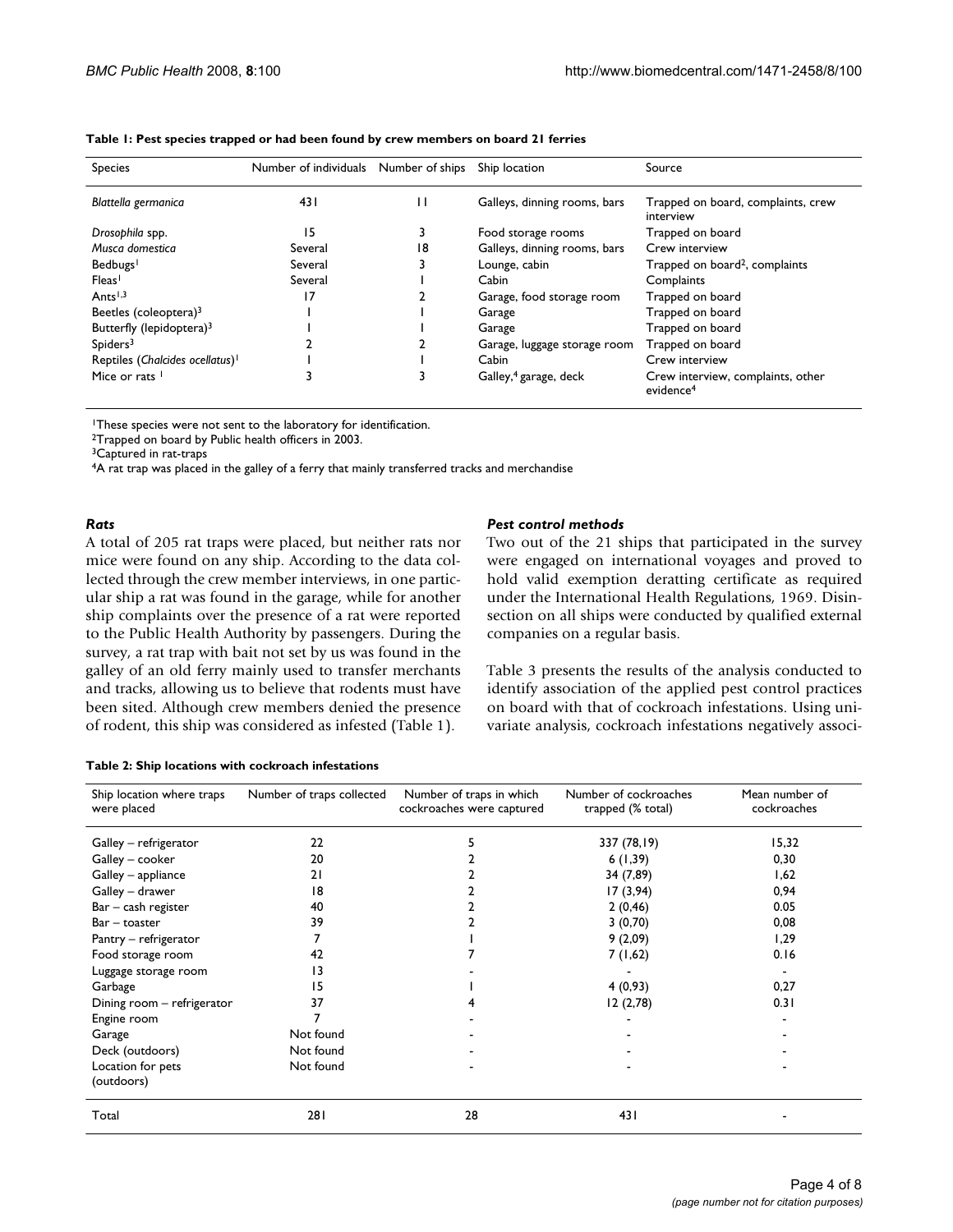|                                            | <b>Ferries with cockroach infestations</b> |               |                      |  |
|--------------------------------------------|--------------------------------------------|---------------|----------------------|--|
| <b>Factors</b>                             | Factor Yes (%)                             | Factor No (%) | <b>RR (95% CI)</b>   |  |
| Pest control methods and practices         |                                            |               |                      |  |
| Cockroaches observed by crew               | 9(81.8)                                    | 2(20.0)       | $4.09$ (1.14–14.57)  |  |
| Flies observed by crew                     | 6(60.0)                                    | 5(45.5)       | $1.32(0.58 - 3.00)$  |  |
| Regular visual inspections by crew         | 10(58.8)                                   | (25.0)        | $2.35(0.41 - 13.45)$ |  |
| Use of spray pesticide by crew             | 10(66.7)                                   | 1(16.7)       | $4.00(0.64 - 24.80)$ |  |
| Fumigation application                     | 2(40.0)                                    | 7(58.3)       | $0.68(0.21 - 2.22)$  |  |
| Absence of cockroach monitoring record log | 10(71.4)                                   | 1(14.3)       | 5.00 (0.79-31.62)    |  |
| Pesticide A: Cyfluthrin/spray              | 7(87.5)                                    | 4(30.8)       | $2.84(1.20 - 6.96)$  |  |
| Pesticide B: Fripronil/gel                 | 8(80.0)                                    | 3(27.3)       | 2.93 (1.06-8.08)     |  |
| Pesticide C: Alphacypermethrin/spray       | 5(83.3)                                    | 6(40.0)       | $2.08$ (1.01-4.26)   |  |
| Pesticide D: Deltamethrin/spray            | (50.0)                                     | 10(52.6)      | $0.95(0.22 - 4.05)$  |  |
| Pesticide E: Methylisobutylketone/spray    | (50.0)                                     | 10(52.6)      | $0.95(0.22 - 4.05)$  |  |
| Pesticide F: Permethrin/smoke generator    | 2(66.7)                                    | 9(50.0)       | $1.33(0.52 - 3.3)$   |  |
| <b>Other factors</b>                       |                                            |               |                      |  |
| Pet transportation on board                | 7(53.8)                                    | 4(50.0)       | $1.07(0.45 - 2.53)$  |  |
| <b>HACCP</b> application                   | 1(16.7)                                    | 10(71.4)      | $0.23(0.03 - 1.43)$  |  |
| Itinerary: North-East Aegean               | 5(83.3)                                    | 6(40.0)       | $2.08$ (1.01-4.26)   |  |
| Itinerary: Cyclades                        | 5(55.6)                                    | 6(50.0)       | $1.11(0.49 - 2.50)$  |  |

**Table 3: Association of applied pest control methods and practices, with cockroach infestations by univariate analysis**

ated with ferries that applied HACCP  $(p = 0.03)$ , and positively with ships in which cockroaches were observed by the crew ( $p = 0.007$ ), no cockroach monitoring  $\log$  was kept ( $RR = 5.00$ ,  $p = 0.02$ ), and pesticide sprays for domestic use applied by crew  $(p = 0.05)$ , (Table 3). Ship cockroach infestations were positively associated with the application of A and B pesticides of which the active ingredients were Cyfluthrin/spray (*p* = 0.01) and Fripronil/gel  $(p = 0.02)$  respectively.

Table 4 presents the median and IQR of different ship characteristics in association with cockroach infested and non infested ships. Infested ships had a statistically significant higher age than those with no infestation ( $p = 0.03$ ) (Table 4).

### **Discussion**

Our study confirms the presence of different pests of public health importance on board ferries. The house fly was the most commonly found insect on board (85.7% of the ships), even though ferry galleys are mechanically ventilated and the open spaces where flies can enter a ship are limited. The second most frequently noted pest was the cockroach. Both synanthropic insects can significantly contribute to the spread of food-born protozoan diseases [13]. Cockroaches have been recognized as a major cause of asthma morbidity and several cockroach-produced allergens have been identified and characterized [14]. A study carried out in Hamburg, Germany, indicated that cockroach sensitized seamen often showed the symptoms of obstructive lung function impairment, which is evidence for an occupational respiratory risk due to the shipboard exposure to cockroaches {Oldenburg, 2006 616/

| Characteristics                                 | Ferries with cockroach infestations |                           | Ferries without cockroach infestations |                       |         |
|-------------------------------------------------|-------------------------------------|---------------------------|----------------------------------------|-----------------------|---------|
|                                                 | No of ferries                       | Median (IQR)              | No of ferries                          | Median (IQR)          | b value |
| Ship age                                        | П                                   | $30(25-31)$               | 10                                     | $5(5-5)$              | 0.003   |
| Days since last disinsection                    |                                     | $40(39 - 84)$             | 9                                      | $63(48-67)$           | 0.2     |
| Number of beds                                  | Н                                   | 308 (193-630)             | 10                                     | 362 (104-758)         | 0.7     |
| Days since last Exception Deratting Certificate |                                     | $138(34-141)$             | 8                                      | 79.5 (33-126)         | 0.9     |
| Ship length (m)                                 | Н                                   | 137 (130-170)             | 10                                     | $157(124-197)$        | 0.3     |
| Gross tonnage                                   | 9                                   | 9, 124 (6, 777 - 20, 446) | 9                                      | 7,895 (5,651-24,352)  | 0.6     |
| Passenger capacity                              | Н                                   | 1,500 (1,006-1,730)       | 10                                     | $1,645$ (1,313-1,890) | 0.3     |
| Number of decks                                 | 10                                  | $7.5(7-8)$                | 9                                      | $8(8-10)$             | 0.1     |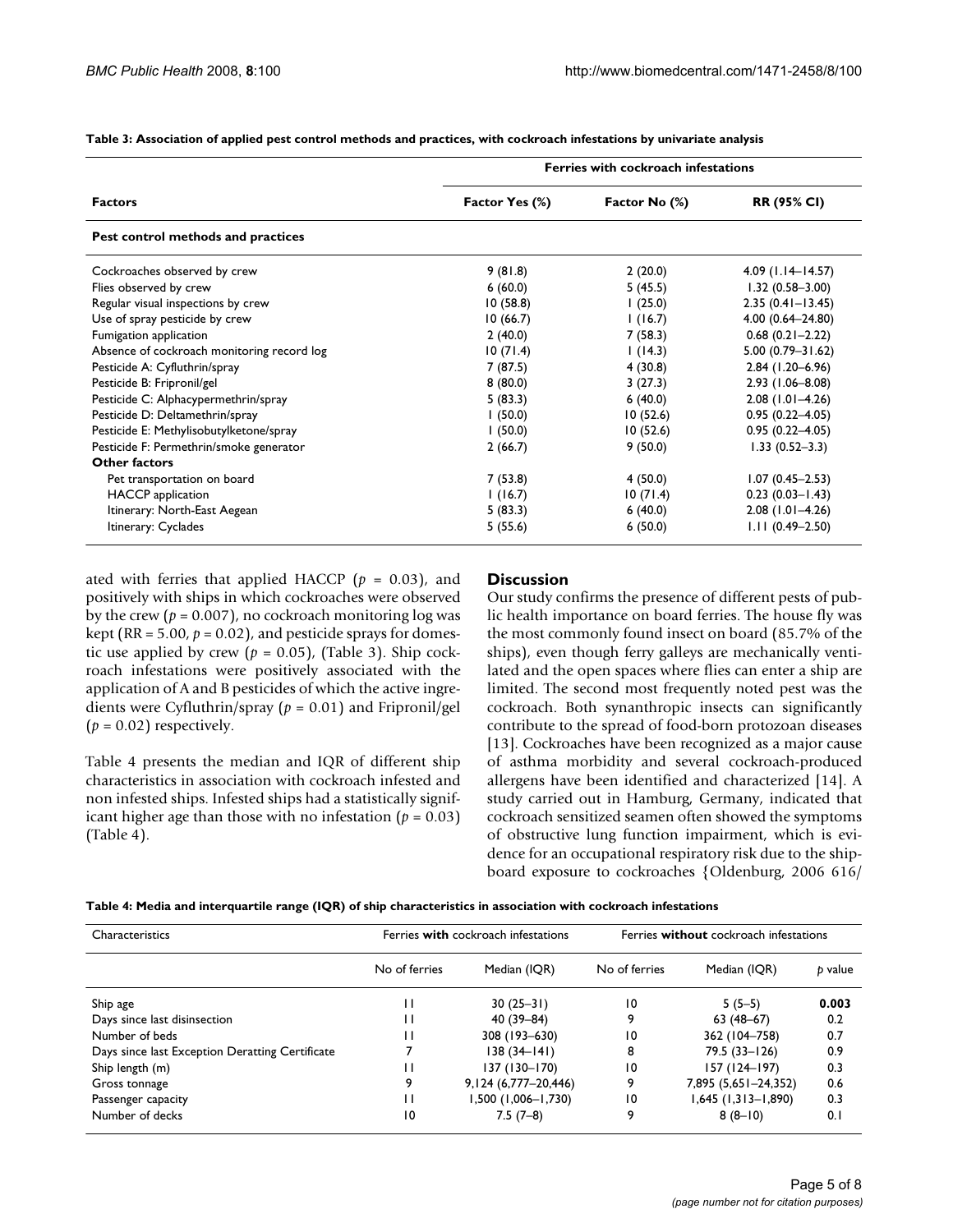id}. Inspection reports posted on the US Centers for Disease Control and Prevention, Vessel Sanitation Program website often include violations concerning the presence of cockroaches, drain flies, house flies and fruit flies aboard cruse ships [16].

Our study suggests that about 50% of the 21 ferries surveyed were infested with *Blattella germanica* and the majority of them had not great infestation. One ship was found to be highly infested; another 4 ships were moderately infested, while 6 ships had low infestation. The majority of the cockroaches collected were nymphs. This probably indicates that the adult population was eradicated through the application of pesticides, but nymphs were able to survive in their harbourage areas, where pesticides are difficult to apply.

The absence of *Salmonella* spp. from the cockroaches tested does not exclude the presence of other enteropathogens. Other studies carried out in different land based establishments have shown that various pathogenic organisms have been isolated from cockroaches' cuticle or gut [17,18].

In order to collect information on pest species which can be found on board ships generally, we used complaints data from the archives of Public Health Authorities. This was used to have an indication of the pest species and not to make any conclusions about the nuisance caused by them or the frequency of their presence and the size of their population on board. Very few people will complain about mosquitoes or other biting insects, but they may be on board and a public health threat to passengers and new areas.

No rodents were captured aboard the 21 ferries during the survey. It is possible that one old ferry was rodent-infested during the study, due to the presence of a trap which was placed in the galley by the crew members. According to the information collected through the interviews and the review of the Port Health Authorities archives, it seems that rodents can be found only occasionally on board, since over the past 10 years, only one complaint was reported by passengers and one sighting by a crew member.

There are few studies that report the extent of rodent infestations still occurring on ships. These studies that have been published, report upon merchant ships. Findings of surveys carried out by the Government of China Import and Export Inspection and Quarantine Department Bureau indicated that from 1990 to 1998, 24.7% of the 1093 incoming ships examined were infested with rodents [19]. Another study carried out in the Shimizu port, Japan reported that 47 rats captured aboard vessels.

Genetic studies of the ship rats showed that they were different from the rat populations in the harbor [19].

Three ferries were infested with bedbugs. It is possible that bedbugs were transported in luggage or in bedding that were carried onto ships by passengers. The ferry environment provides areas suitable for bedbug harbourage: in cracks and crevices in furniture and walls, in upholstered furniture, and in mattress seams. The presence of bedbugs has increased dramatically in hotels and motels and on cruise ships, as well as in college dorms and nursing homes, over the last five to 10 years [20]. Furthermore, the incidence of skin disease secondary to infestation with the human bedbug, *Cimex lectularius*, has increased dramatically in the United States and in the United Kingdom [21]. Extermination of bedbugs using cleaning techniques and pesticides is necessary to prevent recurrence [22].

We report an isolated incidence of flea infestation in one ferry. Flea control is justified by the direct and indirect pathogenic roles of fleas (transmission of plague, tularaemia, myxomatosis, *Dipylidium caninum*) [23]. Since fleas are ectoparasites of dogs and cats, it is important to point out that those pets should be transported in specific ship locations especially designed for that purpose, while health certificates should be held.

Unfortunately, we were not able to study possible invasions of species found aboard ships to the destinations. This required knowing the species that are native or not in many different regions in Greece, but there are not enough data available for all these regions. It is possible that most of the species found such as German cockroaches, house flies, fleas and bedbugs are just being transported between regions where they are native already.

Ship itineraries did not show any association with ship infestations. This would be unlikely to happen because many ferries had the same destinations and similar itineraries, while the frequency of travel did not differ among them.

Our findings suggest that pest control programs should focus on different ship locations depending on the pest species. Cockroach and fly control measures should focus on galleys, especially refrigerators and other electrical appliances, and places where food is stored or handled including dining rooms, bars, pantries, garbage rooms and food storage rooms. Both cabins and lounges can be infested with bedbugs. The presence of other pests such as ants, beetles, butterflies, and spiders in the garage of the ferries indicates that different pests can have access to ships when in ports, through open ramps. Control measures should be taken on a regular basis, in order to prevent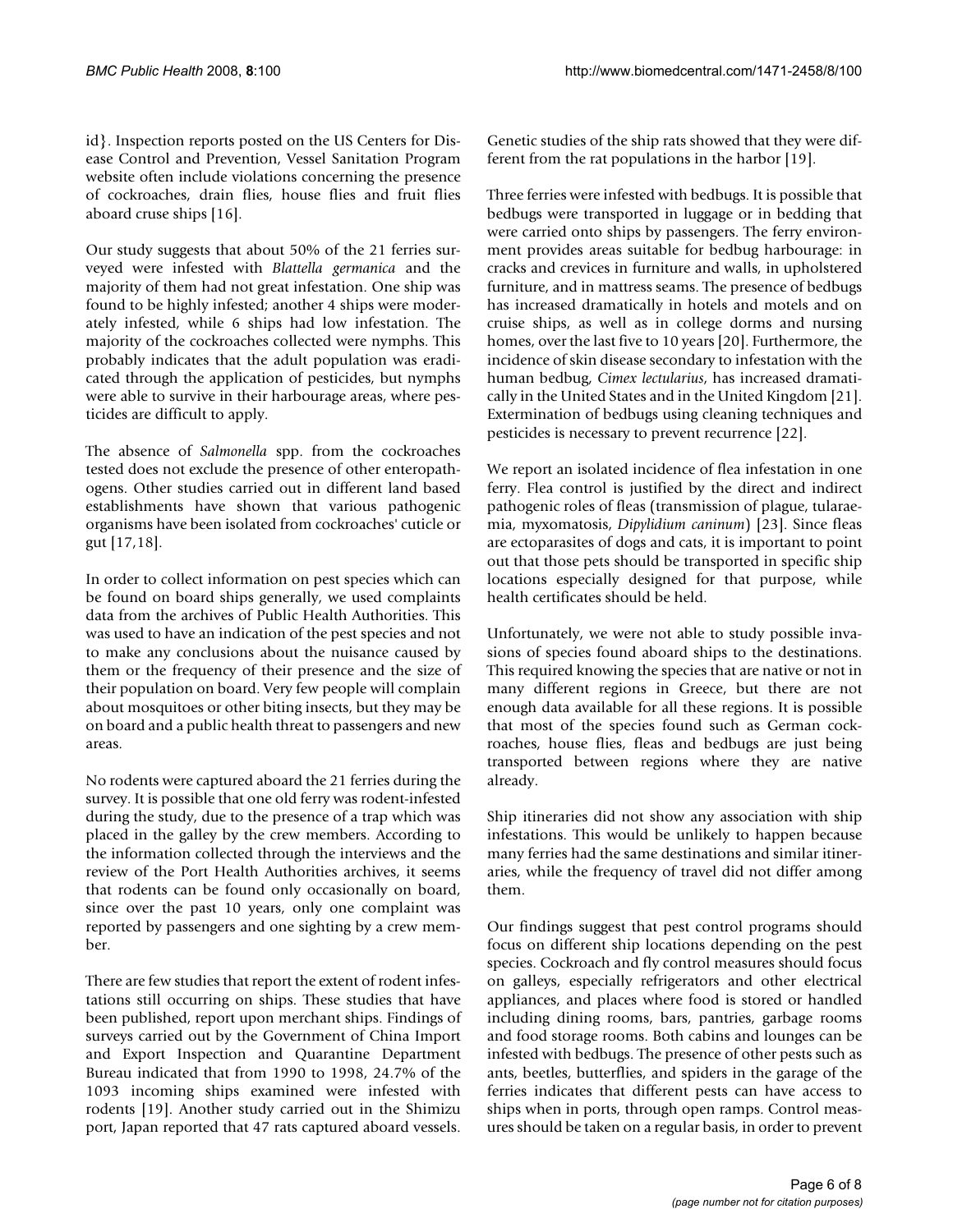rats entering the ships. Examples of such measures include placement of rat guards in hawsers, closure of ramps when they are not in use, lighting of the ships' open spaces during the night, and installation of self-closing doors.

Our study indicates that older ships had increased cockroach infestations, and therefore pest control programs should be more persistent and should be applied on older ships more frequently. The application of an integrated pest control program is more effective when including record monitoring. Ferries implemented hazard analysis within their operations to ensure food safety presented less cockroach infestations. The legislation of HACCP and its application in ship galleys may contribute to the reduction of cockroach infestations. The occasional application of pesticide sprays for domestic use by crew members is not effective for cockroach control.

Even thought two pesticides were positively associated with cockroach infestations, we cannot draw any conclusions on their effectiveness. We were not able to evaluate the method of application of these pesticides (locations and frequency of application etc), or to examine other factors such as pesticide resistance.

The revised International Health Regulations (2005) is the global community's new legal framework against acute public health risks that can spread internationally. The importance of vector borne diseases transmission through ships on international voyages has been recognized under these Regulations, and provisions for vector borne diseases control have been included regarding competent port authorities, ship operators, and designated national authorities. Countries should establish programmes to control vectors at ports where ships on an international voyage arrive of depart [24]. The 2004 draft of the Guide to ship sanitation of the World Health Organization includes aspects regarding design, construction and operational control measures for insects and rodents, as well as rat proof construction. It is intended to be used as a base for the development of national approaches to controlling the hazards on ships, as well as providing a framework for policy making and local decision making. Adherence to the requirements of the revised International Health Regulations (2005) and to guidelines of the WHO Guide to Ship Sanitation is expected to contribute in eliminating the presence of vectors at ports and on board ships.

# **Conclusion**

Different pests of public health importance can be found on board ferries. Integrated pest control programs should involve control measures for a variety of pest species including flies, cockroaches, fleas, bedbugs, ants, and rodents. Early identification of their presence is important to avoid large infestations. Measures for cockroach control should be more persistent in older ships, while different ship locations should be monitored and treated depending on the pest species. HACCP system aids in the prevention of cockroach infestations on board.

# **Competing interests**

The author(s) declare that they have no competing interests.

# **Authors' contributions**

VM participated in the design of the study, carried out the data collection and sampling and drafted the manuscript. RA carried out the data collection and sampling and participated in the design of the study. KT and CH carried out the data collection and sampling. ASV carried out the identification of pest species and contributed to the laboratory examinations. Ch.Had. conceived of the study, and participated in its design and coordination and helped to draft the manuscript. JK participated in the design and coordination of the study. All authors read and approved the final manuscript.

# **Acknowledgements**

This work was funded by the Hellenic Ministry of Health. We extend thanks to Prof. A. Vatopoulo, Dr. A. Kavagia, Dr. D. Perimeni, Mr. C. Maglara, Mr. A. Kasdnesti, Ms D. Markea and Mr. C. Soldato for contributing to the study and to Ms M. Karanika for editorial support. We also wish to thank all the masters and crews of ferries for their co-operation in the surveys.

#### **References**

- 1. Lounibos LP: **[Invasions by insect vectors of human disease.](http://www.ncbi.nlm.nih.gov/entrez/query.fcgi?cmd=Retrieve&db=PubMed&dopt=Abstract&list_uids=11729075)** *Annu Rev Entomol* 2002, **47:**233-266.
- 2. Tatem AJ, Hay SI, Rogers DJ: **[Global traffic and disease vector](http://www.ncbi.nlm.nih.gov/entrez/query.fcgi?cmd=Retrieve&db=PubMed&dopt=Abstract&list_uids=16606847) [dispersal.](http://www.ncbi.nlm.nih.gov/entrez/query.fcgi?cmd=Retrieve&db=PubMed&dopt=Abstract&list_uids=16606847)** *Proc Natl Acad Sci U S A* 2006, **103:**6242-6247.
- 3. Anselmo M, De Leo P, Rosone A, Minetti F, Cutillo A, Vaira C, Menardo G: **[\[Port malaria caused by Plasmodium falciparum](http://www.ncbi.nlm.nih.gov/entrez/query.fcgi?cmd=Retrieve&db=PubMed&dopt=Abstract&list_uids=14967972) [a case report\].](http://www.ncbi.nlm.nih.gov/entrez/query.fcgi?cmd=Retrieve&db=PubMed&dopt=Abstract&list_uids=14967972)** *Infez Med* 1996, **4:**45-47.
- 4. Delmont J, Brouqui P, Poullin P, Pouymayou C, Faugere B, Ottomani A, Gabriel B, Bourgeade A: **[\[Apropos of 2 cases of severe](http://www.ncbi.nlm.nih.gov/entrez/query.fcgi?cmd=Retrieve&db=PubMed&dopt=Abstract&list_uids=8640079) [malaria contracted in the port of Marseille\].](http://www.ncbi.nlm.nih.gov/entrez/query.fcgi?cmd=Retrieve&db=PubMed&dopt=Abstract&list_uids=8640079)** *Bull Soc Pathol Exot* 1995, **88:**170-173.
- 5. Peleman R, Benoit D, Goossens L, Bouttens F, Puydt HD, Vogelaers D, Colardyn F, Van de WK: **[Indigenous malaria in a suburb of](http://www.ncbi.nlm.nih.gov/entrez/query.fcgi?cmd=Retrieve&db=PubMed&dopt=Abstract&list_uids=10689246) [Ghent, Belgium.](http://www.ncbi.nlm.nih.gov/entrez/query.fcgi?cmd=Retrieve&db=PubMed&dopt=Abstract&list_uids=10689246)** *J Travel Med* 2000, **7:**48-49.
- 6. Rubin L, Nunberg D, Rishpon S: **[Malaria in a seaport worker in](http://www.ncbi.nlm.nih.gov/entrez/query.fcgi?cmd=Retrieve&db=PubMed&dopt=Abstract&list_uids=16343389) [Haifa.](http://www.ncbi.nlm.nih.gov/entrez/query.fcgi?cmd=Retrieve&db=PubMed&dopt=Abstract&list_uids=16343389)** *J Travel Med* 2005, **12:**350-352.
- 7. G A: **Maritime transport of goods and passengers 1997-2005.** EUROSTAT European Communities; 2007.
- 8. Minooee A, Rickman LS: **[Infectious diseases on cruise ships.](http://www.ncbi.nlm.nih.gov/entrez/query.fcgi?cmd=Retrieve&db=PubMed&dopt=Abstract&list_uids=10589880)** *Clin Infect Dis* 1999, **29:**737-743.
- 9. Baker LF: **[Pests in hospitals.](http://www.ncbi.nlm.nih.gov/entrez/query.fcgi?cmd=Retrieve&db=PubMed&dopt=Abstract&list_uids=6176624)** *J Hosp Infect* 1981, **2:**5-9.
- 10. Krzeminska A, Sawicka B, Gliniewicz A, Kanclerski K: **[\[Preliminary](http://www.ncbi.nlm.nih.gov/entrez/query.fcgi?cmd=Retrieve&db=PubMed&dopt=Abstract&list_uids=9432707) [evaluation of the incidence and control of insects--pest con](http://www.ncbi.nlm.nih.gov/entrez/query.fcgi?cmd=Retrieve&db=PubMed&dopt=Abstract&list_uids=9432707)[trol in Polish hospitals\].](http://www.ncbi.nlm.nih.gov/entrez/query.fcgi?cmd=Retrieve&db=PubMed&dopt=Abstract&list_uids=9432707)** *Rocz Panstw Zakl Hig* 1997, **48:**295-303.
- 11. Chaichanawongsaroj N, Vanichayatanarak K, Pipatkullachat T, Polrojpanya M, Somkiatcharoen S: **[Isolation of gram-negative bacteria](http://www.ncbi.nlm.nih.gov/entrez/query.fcgi?cmd=Retrieve&db=PubMed&dopt=Abstract&list_uids=15689087) [from cockroaches trapped from urban environment.](http://www.ncbi.nlm.nih.gov/entrez/query.fcgi?cmd=Retrieve&db=PubMed&dopt=Abstract&list_uids=15689087)** *Southeast Asian J Trop Med Public Health* 2004, **35:**681-684.
- 12. Rust MK, Reierson DA: **[Chlorpyrifos resistance in German](http://www.ncbi.nlm.nih.gov/entrez/query.fcgi?cmd=Retrieve&db=PubMed&dopt=Abstract&list_uids=1715893) [cockroaches \(Dictyoptera: Blatellidae\) from restaurants.](http://www.ncbi.nlm.nih.gov/entrez/query.fcgi?cmd=Retrieve&db=PubMed&dopt=Abstract&list_uids=1715893)** *J Econ Entomol* 1991, **84:**736-740.
- 13. Graczyk TK, Knight R, Tamang L: **[Mechanical transmission of](http://www.ncbi.nlm.nih.gov/entrez/query.fcgi?cmd=Retrieve&db=PubMed&dopt=Abstract&list_uids=15653822) [human protozoan parasites by insects.](http://www.ncbi.nlm.nih.gov/entrez/query.fcgi?cmd=Retrieve&db=PubMed&dopt=Abstract&list_uids=15653822)** *Clin Microbiol Rev* 2005, **18:**128-132.